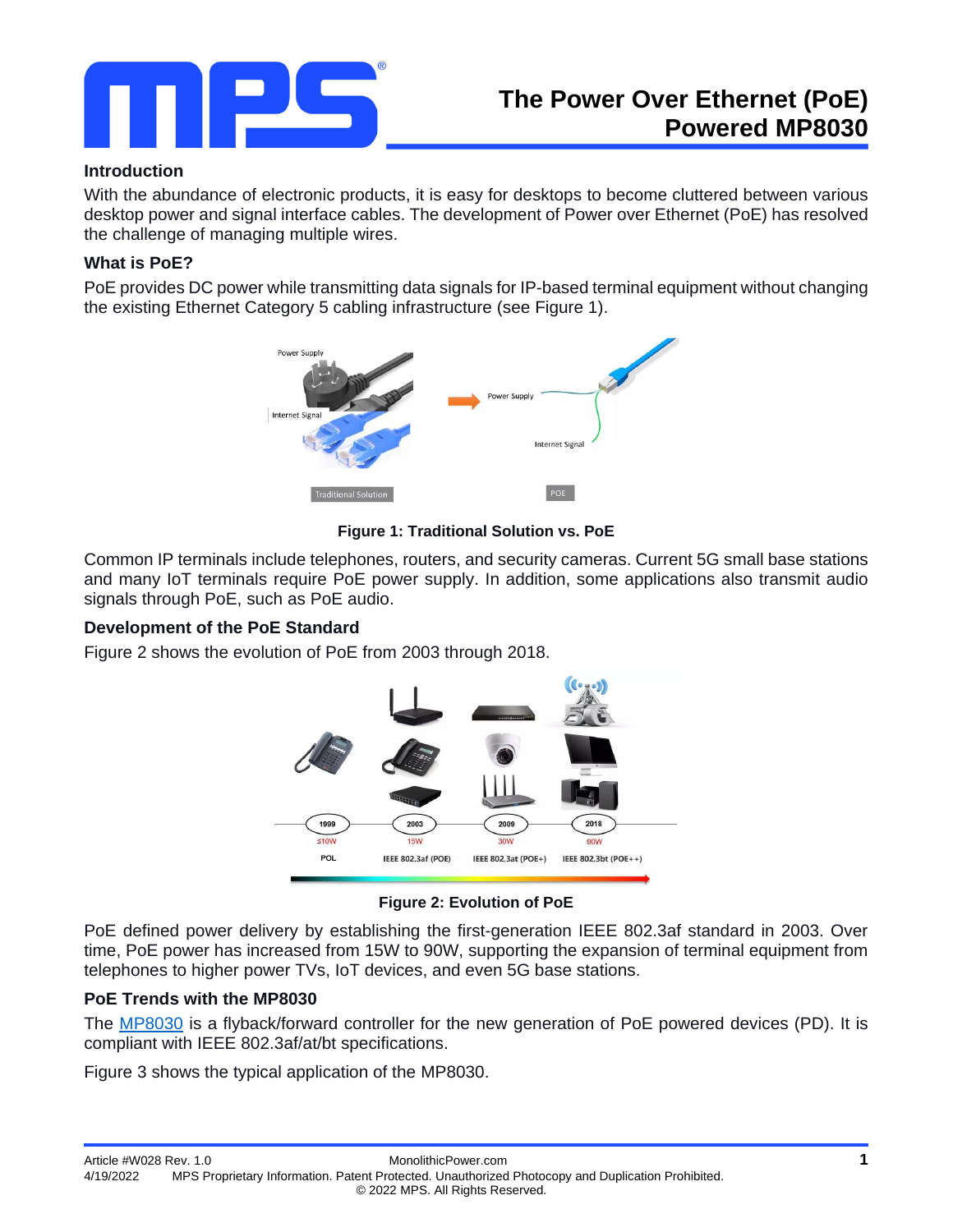



# **Figure 3: MP8030 Typical Application**

The features of the MP8030 include:

- Powered Device (PD):
	- o Compliant with 802.3af/at/bt specifications
	- o Internal hot-swap MOSFET for ≤51W designs
	- o External FET with GATE1 for >51W designs
	- o GATE2 N-channel MOSFET driver for adapter supply
	- o Automatic maintain power signature
	- o Supports automatic classification
- DC/DC Design:
	- o Supports flexible DC/DC topologies:
		- **•** Primary-side regulation (PSR) flyback
		- **EXECONDARY-Side regulation (SSR) flyback**
		- SSR active-clamp forward
	- o Current source capability: 2A GATE driver, 0.8A SYNC driver
	- $\circ$  15ms soft-start time (t<sub>SS</sub>)
	- $\circ$  EMI-optimized for conducted emissions (CE) and radiated emissions (RE) testing

The MP8030 has many advantages for design, performance, and safety requirements, which we will explore in further detail below.

### **Simplified Design**

By integrating the bt power level of a PD and a DC/DC converter in a small QFN-32 (5mmx6mm) package, the MP8030 reduces PCB layout and eliminates the need to select PoE PDs. In addition, the terminal isolation step-down circuit works. These factors can mitigate complicated post-processing considerations.

MPS also provides custom reference designs for peripheral circuits and power supplies according to the system requirements.

### **High-Efficiency Performance**

Figure 4 shows the efficiency curve of the MP8030 under the following test conditions:  $V_{\text{IN}} = 54V$ ,  $V_{\text{OUT}} =$ 12V, and  $I_{\text{OUT}} = 6A$ .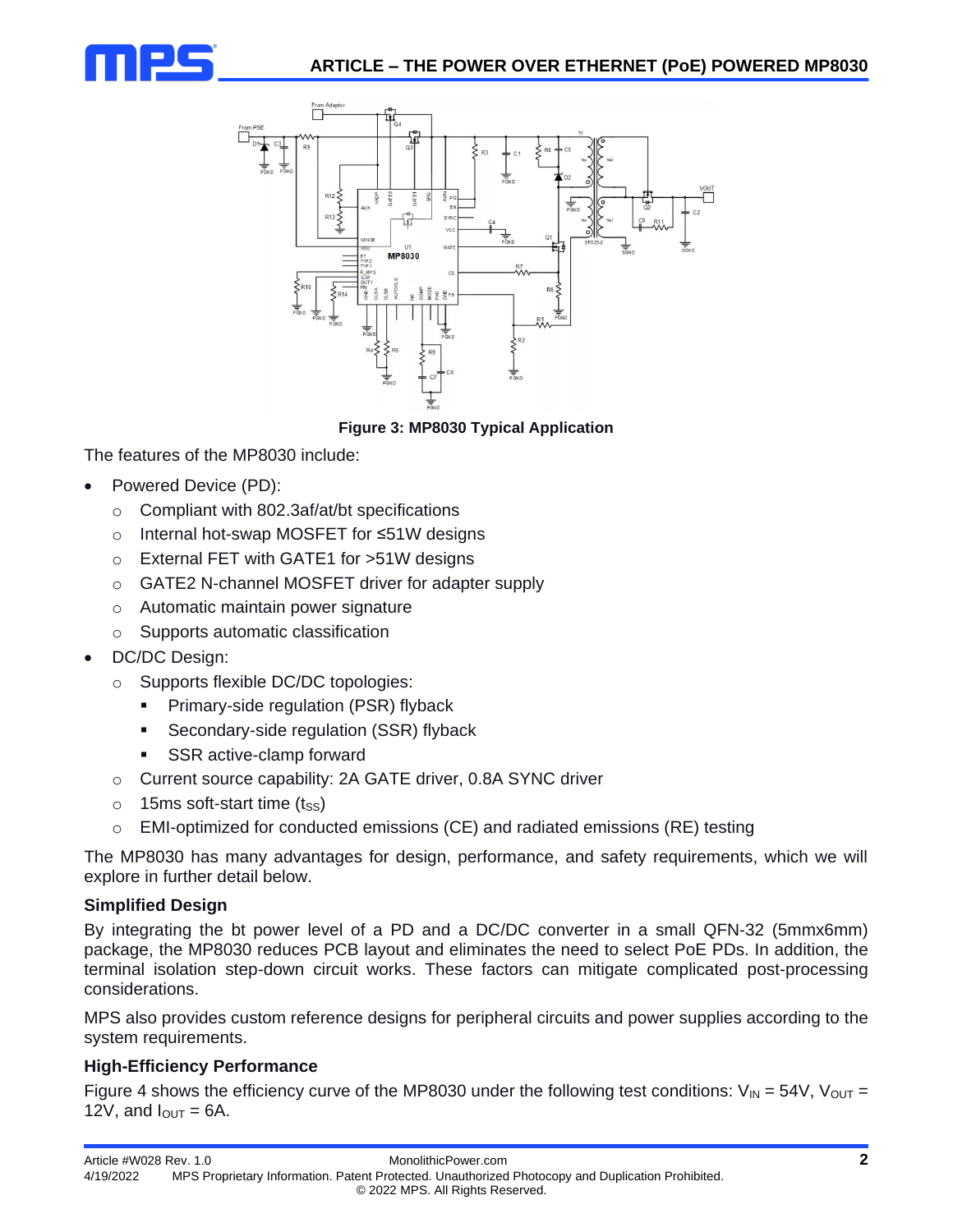



**Figure 4: MP8030 Efficiency Curve**

The MP8030 can reach a maximum efficiency of 93.8%. The market solution is typically a diode. However, the diode's voltage drop reduces system efficiency. The MP8030's built-in N-channel MOSFET Driver (GATE2) drives low on resistance ( $R_{DS(ON)}$ ) N-channel MOSFET (Q4) to replace the diode, effectively addressing the challenge to system efficiency.

### **Flexible Isolation Design Options**

There are three topologies that the MP8030 can support simultaneously: PSR flyback, SSR flyback, and SSR active-clamp forward. These topologies can be divided between two modes of voltage control: PSR mode and SSR mode.

# *PSR Mode*

Compared to traditional flyback topologies with optocoupler feedback, the MP8030 in PSR mode can detect the auxiliary winding voltage from the FB pin during the secondary-side output diode conduction period. This mode supports flyback topology.

# *SSR Mode*

Meanwhile the COMP pin detects the VOUT feedback signal in SSR mode. The MP8030 maintains fixed frequency while the COMP voltage regulated peak current until triggering power saving mode (PSM). This mode supports both flyback and forward topologies.

# **Excellent Thermal Performance**

Figure 5 shows the MP8030's thermal performance.



**Figure 5: MP8030 Thermal Performance**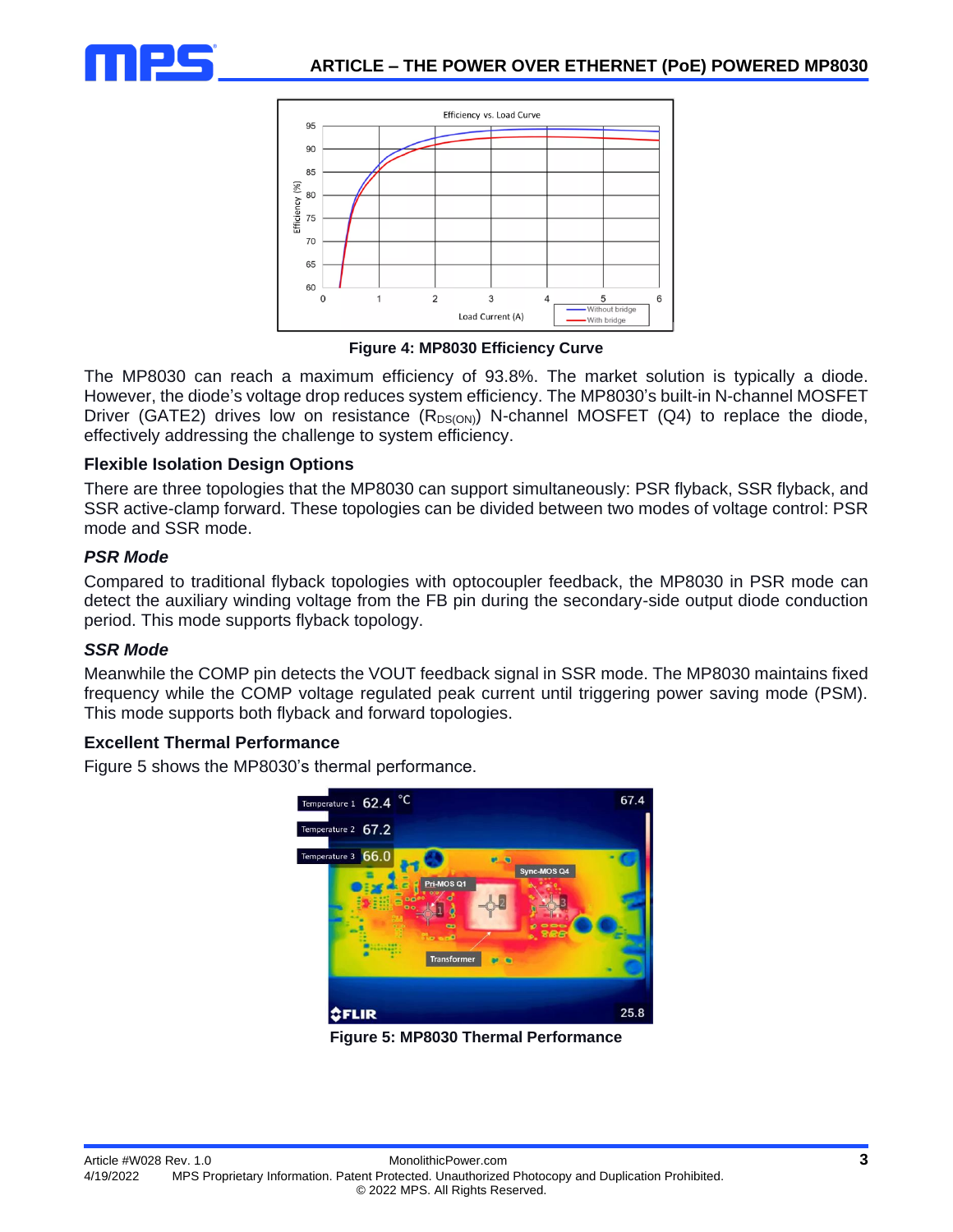

At 72W of output power, the transformer has the highest heat generation. The transformer's final temperature rise is 41°C, from 25.8°C to 67.4°C.

#### **EMI Compliance**

Figure 6 shows how the MP8030 successfully passed both conducted emission (CE) and radiated emission (RE) tests for EMI.



**Figure 6: MP8030 CE and RE Results**

Among the available bt solutions, the MP8030 can support up to 71W and offers features that significantly outpace comparable products in the market. Table 1 shows a comparison between the MP8030 and other bt solutions in the market.

| <b>Parameter</b>                                             | <b>MP8030</b>                     | <b>Other bt Solutions</b>              |
|--------------------------------------------------------------|-----------------------------------|----------------------------------------|
| Integration                                                  | $PD + DC/DC$                      | $PD + DC/DC$                           |
| Maximum power                                                | 71W (Class 8)                     | 51W (Class 6)                          |
| Detection                                                    | Built-in                          | External                               |
| Hot-swap MOSFET                                              | 0.35Ω built-in MOSFET<br>for 51W  | $0.3\Omega$ built-in MOSFET for<br>51W |
|                                                              | <b>External MOSFET for</b><br>71W | N/A                                    |
| Built-in MOSFET driver for<br>adapter auxiliary power supply | Yes                               | No                                     |
| Automatic maintain power<br>signature characteristics        | Yes                               | Yes                                    |
| Automatic power identification<br>(AutoClass)                | Yes                               | N <sub>o</sub>                         |
| Gate drive sink/<br>source capability                        | 1.7A/2A                           | 0.85A / 0.5A                           |
| <b>Current sampling</b>                                      | 0.16V (low power loss)            | 0.25V (high power loss)                |
| <b>EMI</b> optimization                                      | Frequency jittering               | Frequency jittering                    |
| Package                                                      | QFN-32 (5mmx6mm)                  | VSON-45 (5mmx7mm)                      |

#### **Table 1: MP8030 vs. Other bt Solutions**